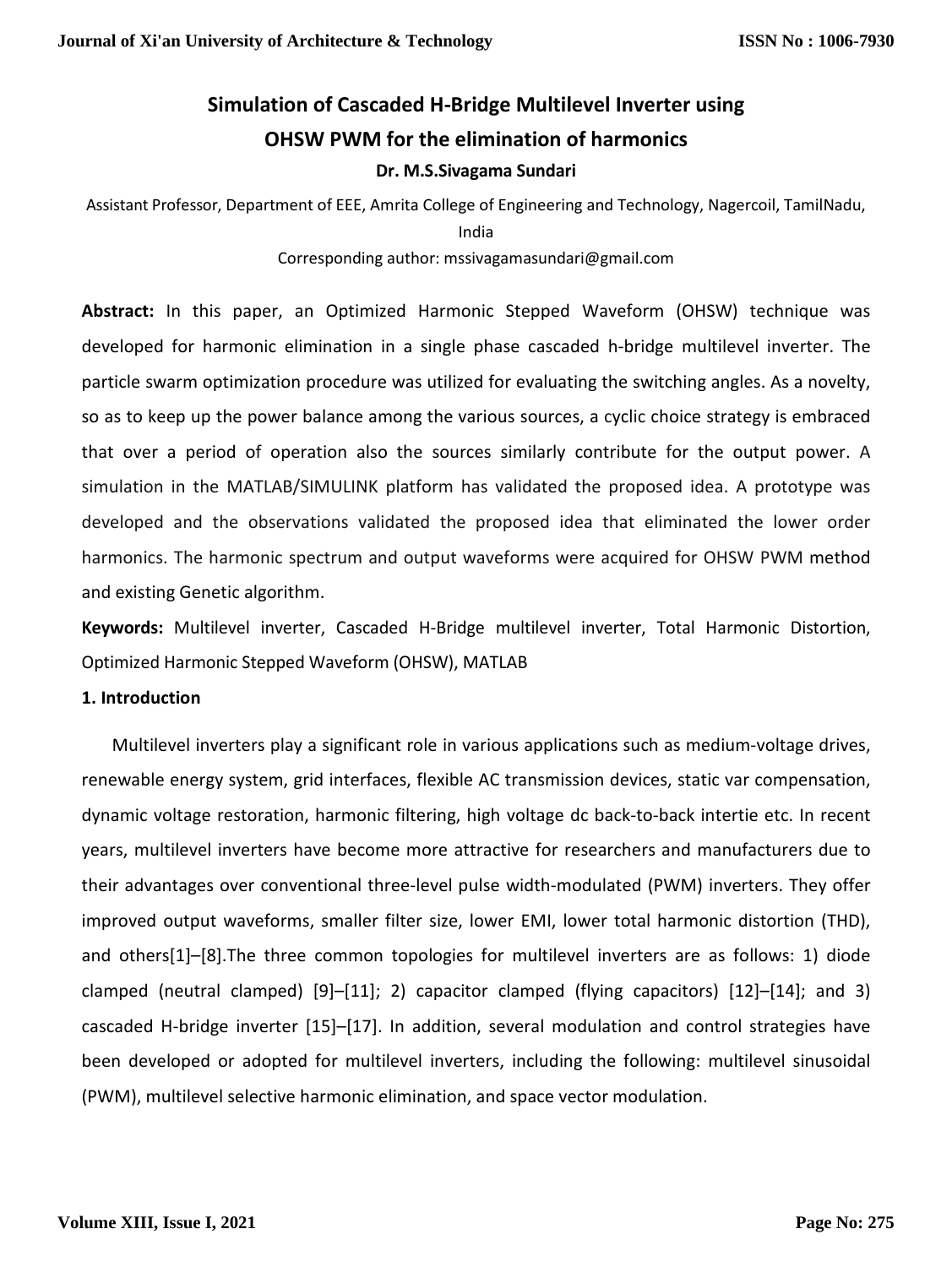Depending upon switching frequency the modulation strategies are classified into low switching frequency (fundamental switching frequency) and high switching frequency. High switching frequency methods employ switching frequency in order of several kHz. The major advantage of PWM methods employing much higher frequencies concerns harmonics but some times higher frequency causes undesirable harmonics where filtering is much easier and less expensive. Also, there is no power dissipation because generated harmonics might be above the band width of actual systems. But high switching frequency leads to high switching losses there by less converter efficiency, especially when used in high power applications. Fundamental switching frequency results in less switching losses and less thermal losses, which results high converter efficiency. This method is best suited for medium voltage drives. However, this method produces lower order of harmonics [3], [18].

 A typical single-phase nine-level inverter adopts full-bridge configuration by using approximate sinusoidal modulation technique as the power circuits. The output voltage then has the following three values: zero, positive (+Vdc), and negative(*−*Vdc) supply dc voltage (assuming that Vdc is the supply voltage). The harmonic components of the output voltage are determined by the carrier frequency and switching functions. Therefore, their harmonic reduction is limited to a certain degree [4]. The cascaded H-bridge multilevel inverter needed a separate DC source for individual H-bridge and have been used for high power and high voltage applications. Also this topology is suitable for medium and large grid-connected PV systems [19-20]. In solar photovoltaic fed fifteen level CMLI [21], an optimized harmonic stepped waveform technique is introduced to eliminate lower order harmonics. In eleven level inverter [22-23], optimum relevance has been found out between switching angles and dc voltages to achieve minimum THD.

 To overcome this limitation, this paper presents an eleven-level inverter whose output voltage can be represented in eleven levels. As the number of output levels increases, the harmonic content can be reduced. In this paper, an optimized harmonic stepped waveform technique (OHSW) is used to eliminate low-order harmonics in PV source fed eleven level CMLI, as well as to satisfy the fundamental amplitude.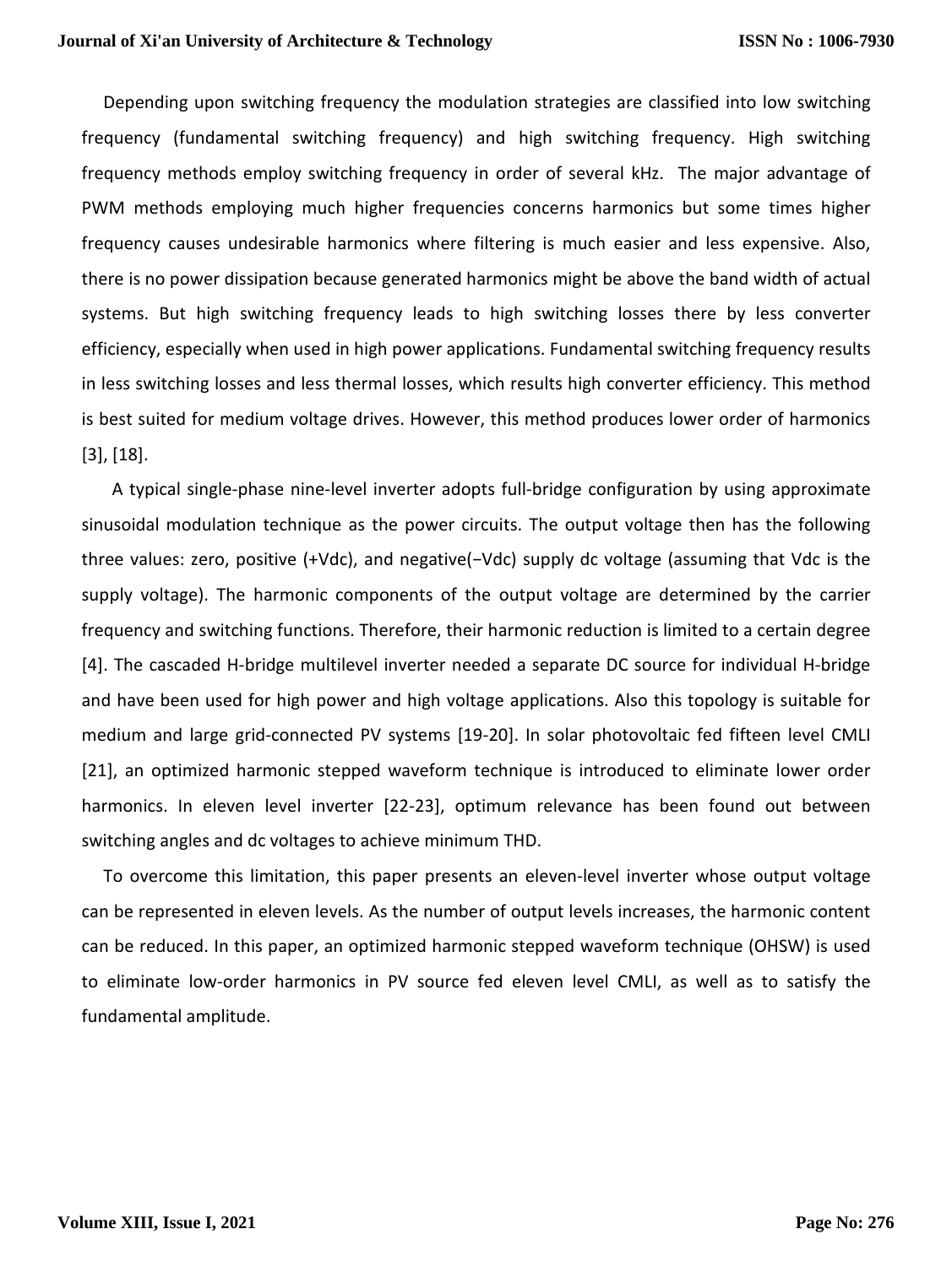



#### **Fig.1 Block diagram of Cascaded H-bridge inverter topology**

 The block diagram of proposed Cascaded H-bridge inverter topology is shown in figure.1. This system consists of a multilevel DC/AC power inverter, filter and a load. The isolated dc power sources are connected to the Cascaded H-bridge inverter. The output of the cascaded inverter is ac voltage which is connected to load through filter. The load is considered as resistive and an inductive. Particle Swarm Optimization algorithm is employed for solving the non-linear objective function and finding out the optimal switching angles for the multilevel inverter switches. The objective of OHSW PWM is lower order harmonics elimination, while the fundamental component amplitude is satisfied.

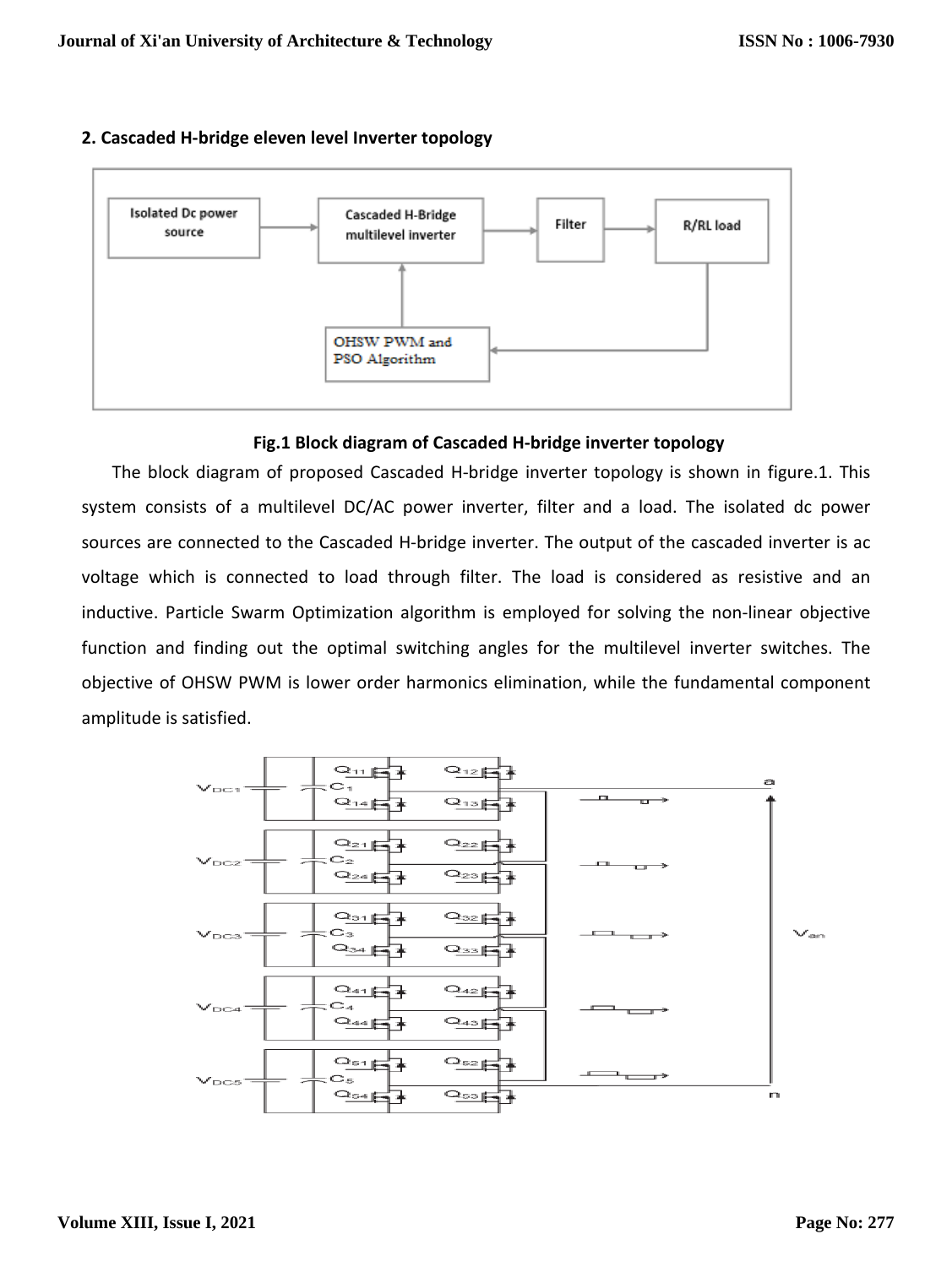

#### **Fig. 2. Schematic of a single-phase cascaded eleven level inverter**

#### **Fig. 3. Output voltage waveform of a single-phase cascaded eleven level inverter**

 Figure 2 and 3 show the Schematic diagram and Output voltage waveform of a single-phase cascaded h-bridge eleven level inverter. A single-phase 11-level inverter is formed by joining five identical inverter modules in series. All five identical inverter modules having the same magnitude are fed by DC voltage sources. During positive half cycle, the IGBT switches (Q11, Q13) are in the onstate, and the IGBT switches (Q12, Q14) are in the off-state. Likewise, during negative half cycle the IGBT switches (Q11, Q13) are in the off-state, and the IGBT switches (Q12, Q14) are in the on-state and vice versa. The output voltage of the inverter has eleven voltage levels from -5 Vdc. to +5 Vdc. The five different full-bridge inverter ac output levels are connected in series such that the total inverter voltage is the sum of the inverter outputs.

The number of phase output voltage levels m in a cascaded h-bridge inverter is given by

$$
m = 2n+1
$$

where n is the number of separate dc sources.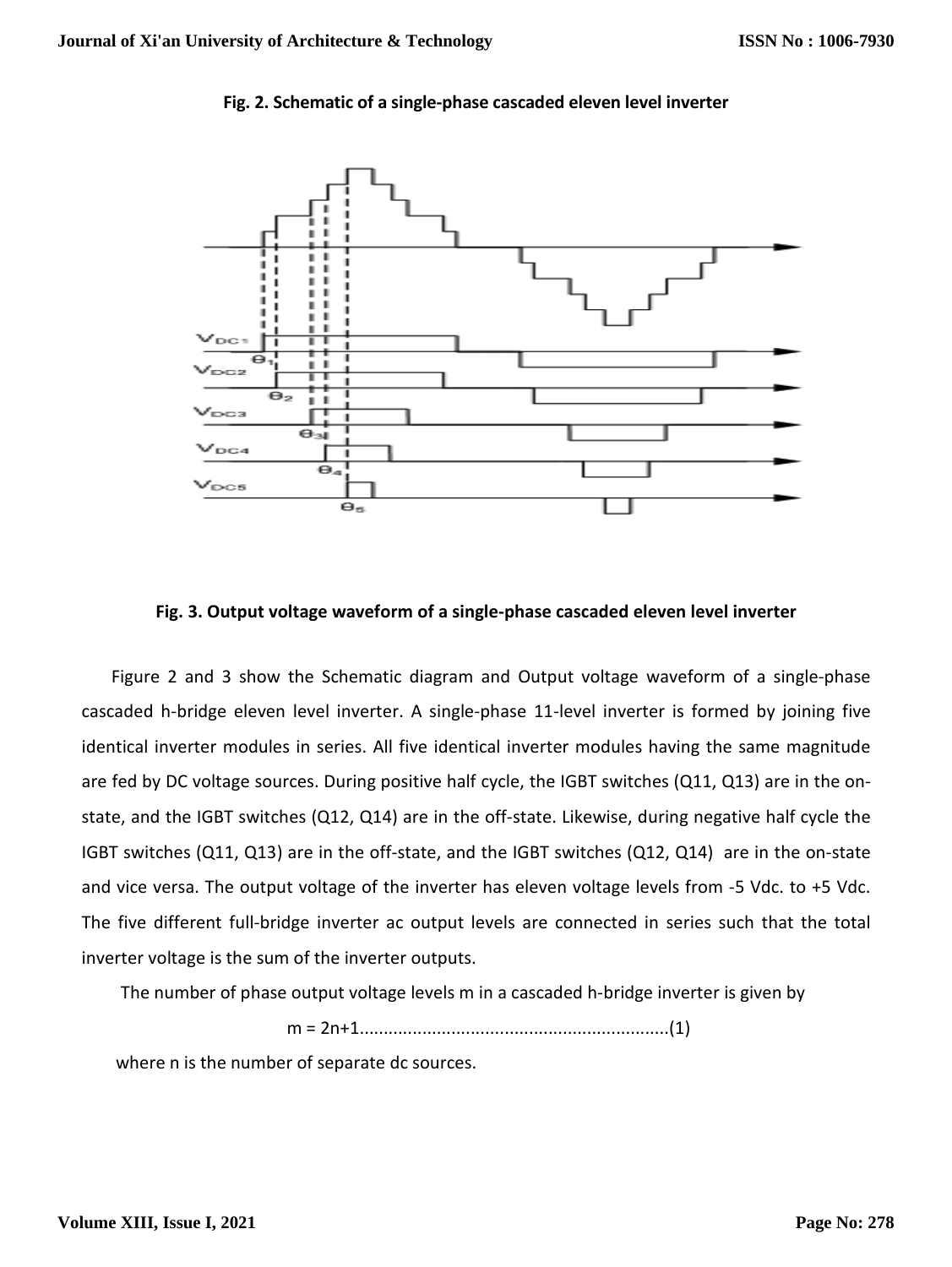#### **3. Auto sequencing of Power sources in a cascaded multilevel inverter**

 A cascaded multilevel inverter using isolated DC sources usually employ step modulation if low frequency scheme is adopted. In the synthesis of the multilevel inverter the power contribution of each level is different. The DC source supplying the lowest voltage level delivers power for more duration than other levels. The DC source that contributes for the highest level has to deliver power only for a short duration of time. Thus when operating over a certain period of time the individual quantity of energy delivered by each of the DC sources will not be equal. Under such circumstances, if the sources are storage batteries or fuel cells then the discharge rates will be different for each battery and there is a definite chance for voltage becoming unequal over time.

 The calculations of the switching angles, if assumed with equal source voltages will not hold good if the DC voltage sources become unequal. Thus the expected fundamental voltage magnitude as well as the mitigation of the selected harmonics will be hampered.

 In order to avoid this drawback in this work it has been proposed to rotate the DC sources sequentially such that the source that caters to the lowest level period comes next during the next AC output cycle. In this way at the end of every 5 cycles all the sources would have equally burdened. With the equally distributed fall of state of charge of the batteries, the batteries would exhibit the same terminal voltage thus the switching angle estimation would not be affected.

 Let V1, V2, V3 V4 and V5 be the terminal voltages of the batteries. Let T1, T2, T3, T4 and T5 be the duration of contribution of each battery in one half cycle. This period of contribution of each battery is decided by the switching angles θ1, θ2, θ3, θ4 and θ5. The topology of the cascaded H bridge inverter keeps the current carried by all the H bridges equal say I amps. Therefore over a cycle of period the power delivered by each H bridge will be

 $P1 = k1*V1*I$  watts

 $P2 = K2*V2*I$  watts

P3 =K3\* V3 \* I watts

 $P4 = K4*V4*I$  watts

P5 = K5\*V5 \* I watts………………………………………………………(2) - (6)

 Where k1, k2, k3, k4, k5 is the factors by which the power contribution of each DC is different. Therefore since K1>k2>k3>k4>k5 the energy delivered by the DC sources over one cycle period will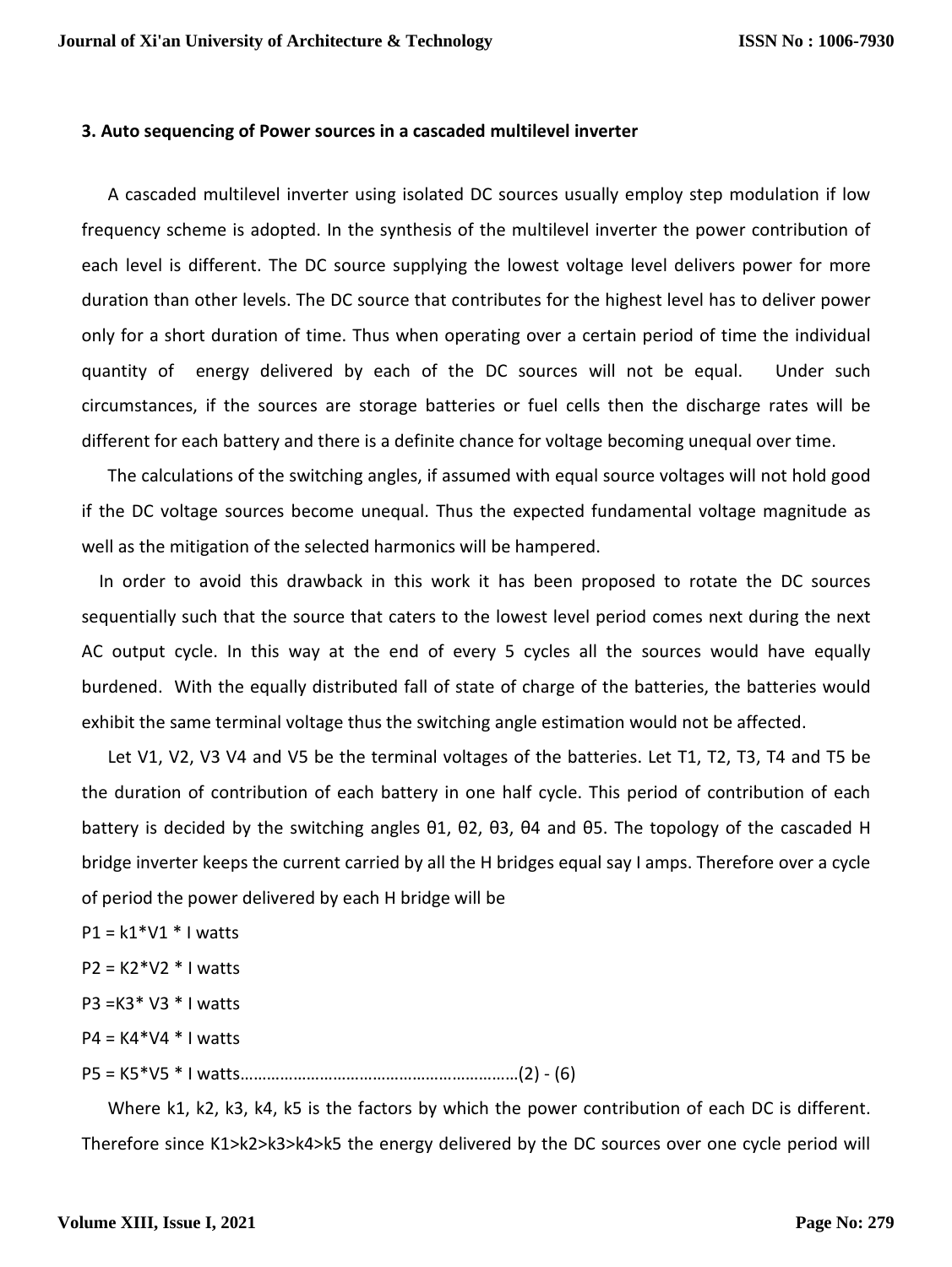be (P1\*t)>(P2\*t)>(P3\*t)>(P4\*t)>(P5\*t),where t is the period of one cycle.

 A MATLAB/ SIMULINK platform compares the fall of state of charge of the batteries and its effect on the mitigation of the selected harmonics both with the cases of with and without sequential rotation of the power sources. The experimental verification also validates the proposed method.

#### **4. Particle Swarm Optimization Algorithm**

 The particle swarm optimization (PSO) calculation has been utilized for evaluating the switching angles  $\theta_1$ ,  $\theta_2$ ,  $\theta_3$ ,  $\theta_4$  and  $\theta_5$  which will prompt the  $5^{\text{th}}$ , 7th, 11th and 13<sup>th</sup> lower order harmonics minimization in a multilevel inverter. An objective function is used for this reason. This function utilizes the arrangement of five trigonometric transcendental equations containing the switching angles  $\theta_1$ ,  $\theta_2$ ,  $\theta_3$ ,  $\theta_4$  and  $\theta_5$ .

#### **5. Optimized Harmonic Stepped Waveform**

 The optimized harmonic stepped-waveform technique gives lower THD output and does not require any filter for a Cascaded h-bridge multilevel inverter topology. The Switching devices can withstand the EMI and the switching loss problem by turning them on and off only one time per cycle. Figure. 4 shows an eleven level OHSW output waveform.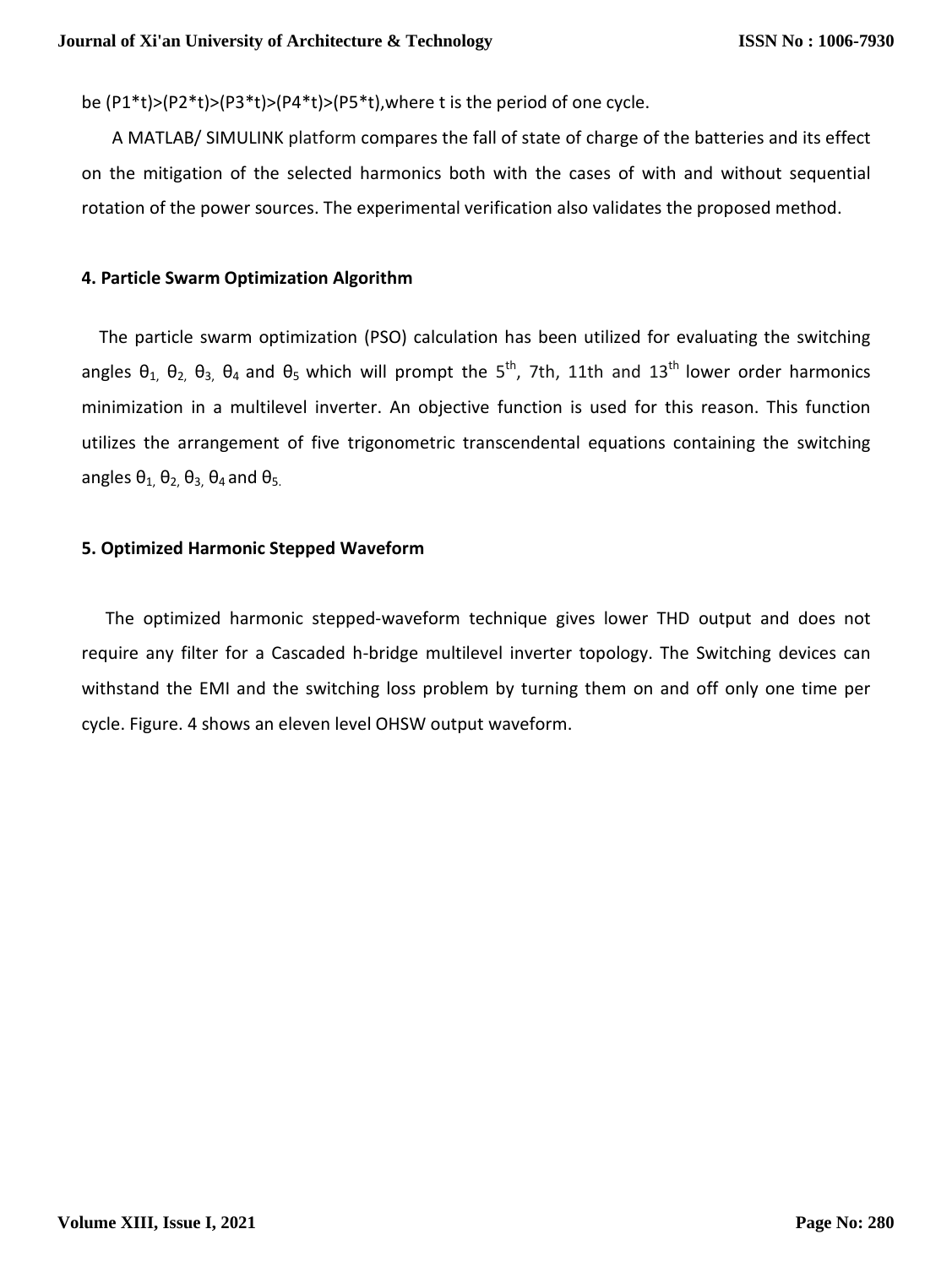

#### **Fig. 4. OHSW output waveform**.

 V1 to V4 are isolated PV dc sources. Here the optimization technique used for lower order harmonics reduction is optimizing both heights and spaces. The expression of the fundamental amplitude for the unequal amplitude of all dc sources is given by

$$
V(\omega t) = \sum_{n=1,3,5}^{\infty} \frac{4V_{pv}}{n\pi} \begin{bmatrix} k_1 \cos(n\alpha_1) + \\ k_2 \cos(n\alpha_2) + \dots \\ +k_m \cos(n\alpha_m) \end{bmatrix} \sin(n\omega t)
$$
(1)

Where  $k_i$  Vpv is the ith dc voltage

Vpv is the nominal dc voltage and the switching angles  $\alpha_1$  to  $\alpha_m$  should satisfy the following condition.

$$
\alpha_1\leq\alpha_2\!\leq\!\alpha_3\!\leq\!{\dots\!\dots\!\dots\!\leq\alpha_m\!\leq\!\frac{\pi}{2}}
$$

In the first quarter wave symmetry, the output voltage is zero from the interval zero to  $\alpha$ 1 and at α1, the output voltage is V1. At α2, the output voltage goes from V1 to (V1+V2) and the process continues upto *π* /2 where the voltage becomes (V1+V2 + V3+V4+ V5). In the second quarter wave symmetry, output voltage decreases to (V1+V2 + V3+V4) at *π* - α5. The process will be repeated upto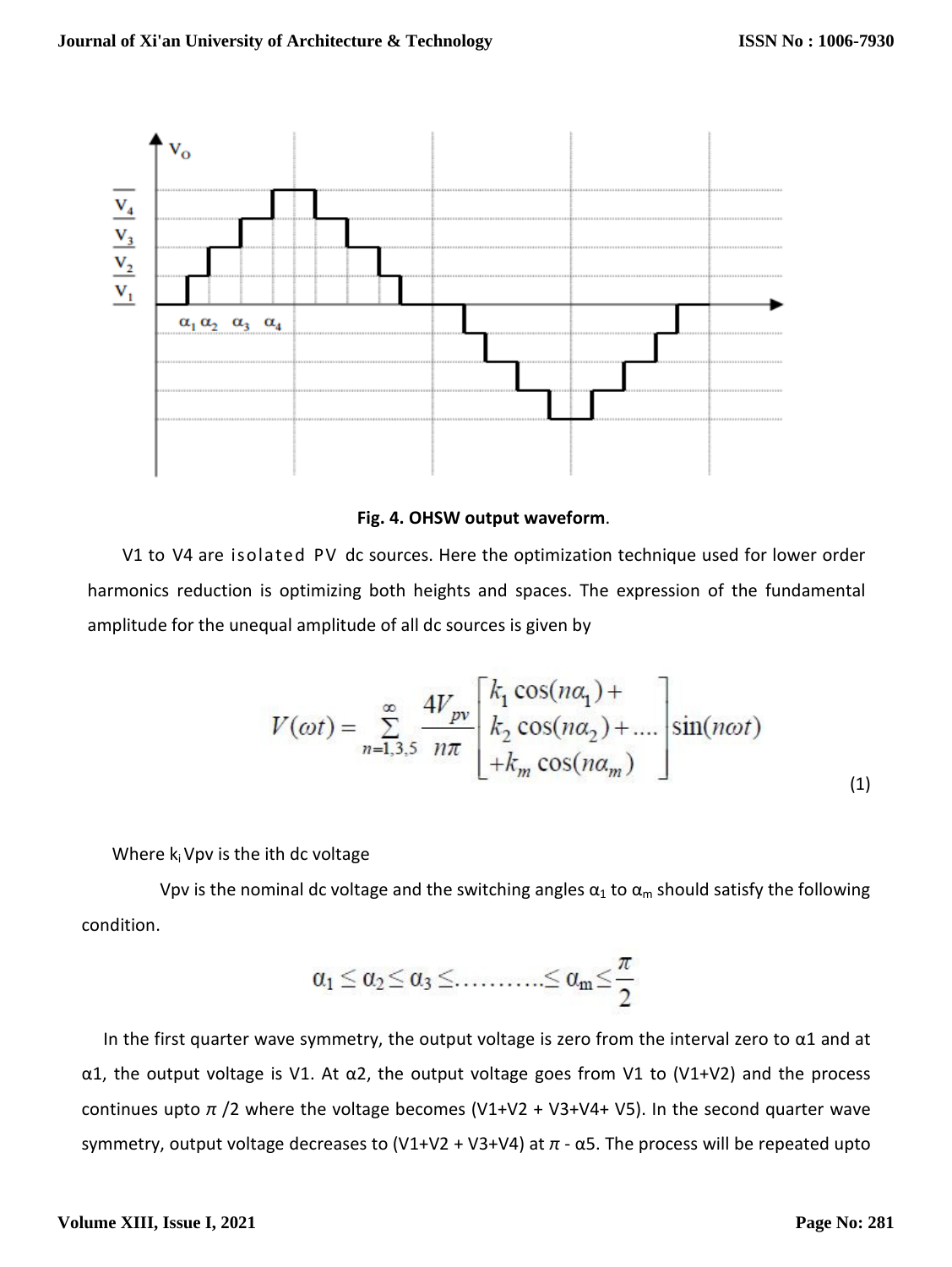*π* -α1 in which the output voltage reaches to zero again to complete a half cycle. In the next half cycle the same process will be repeated. The set of non linear equations to obtain optimal switching angles are given in the equations (2) to (7).

*V*1 cos(α1) +*V*2 cos(α2) + ........ +*V5* cos(α5) = *M*π/4 *V*1 cos(3α1) +*V*2 cos(3α2) +........ +*V5* cos(3α5) = 0 *V*1 cos(5α1) +*V*2 cos(5α2) +........ +*V5* cos(5α5) = 0 *V*1 cos(7α1) +*V*2 cos(7α2) + ........ +*V5* cos(7α5) = 0 *V*1 cos(9α1) +*V*2 cos(9α2) +........ +*V5* cos(9α5) = 0

 $(2) - (6)$ 

Where M = h1/ *V(*1-5)

h1 is the fundamental component amplitude

 From Eq. (2), control the fundamental amplitude by varying the modulation index. The other nonlinear equations from (3) to (6) are set to be zero and the lowest m-1 odd harmonics can be eliminated.

#### **6. Simulation results**

 The performance of the OHSW PWM based cascaded H-bridge eleven level inverter with isolated dc sources is determined through MATLAB/SIMULINK software. The elements and the parameters considered for simulation are presented in Table 1.

#### **Table 1**

#### **Parameters of the Cascaded H-Bridge Inverter**

| <b>Parameters</b>                          | <b>Values</b>    |
|--------------------------------------------|------------------|
| No. of H-Bridge levels                     | 5                |
| No. of Switches                            | 20               |
| DC source voltage for individual H- bridge | 17.5V            |
| <b>Fundamental frequency</b>               | 50Hz             |
| Load resistor                              | 100 Ohm          |
| Load Inductor                              | 40 <sub>mH</sub> |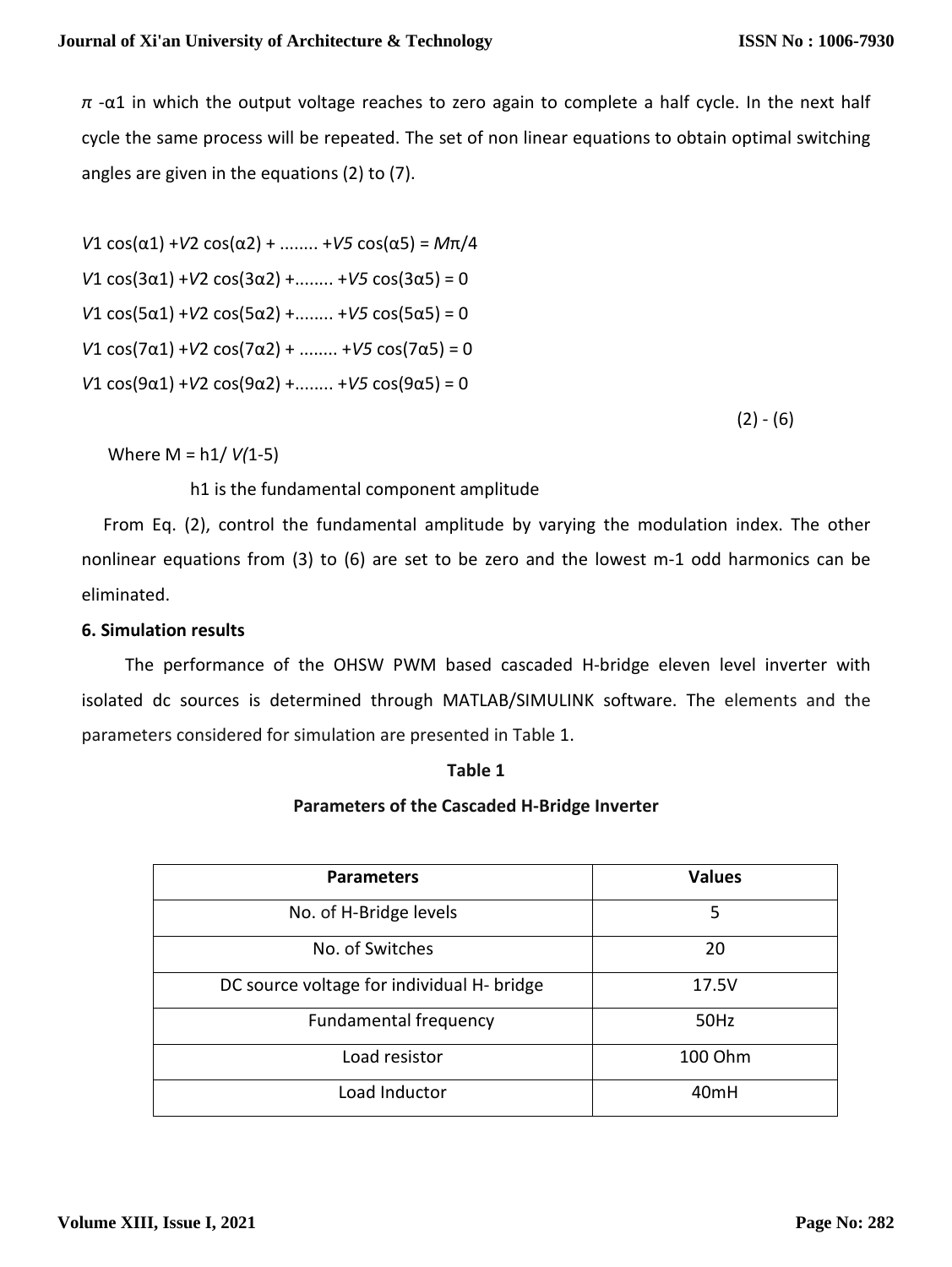The simulation model of cascaded h-bridge eleven level inverter topology using OHSW PWM is shown in fig.5. The main power circuit consists of five H-bridges whose dc voltage is 17.5 V and PWM block contain parameters as pulse width period, phase delay and amplitude. Thus the eleven level stepped output voltages are obtained and the harmonics are reduced. Therefore the inverter efficiency is increased.



#### **Fig. 5. Simulation model of cascaded h-bridge eleven level inverter topology**

The results are taken for modulation index  $M = 0.71$  in MATLAB software. The Output voltage and current waveform of Cascaded h-bridge eleven level inverter are shown in fig. 6 & 7.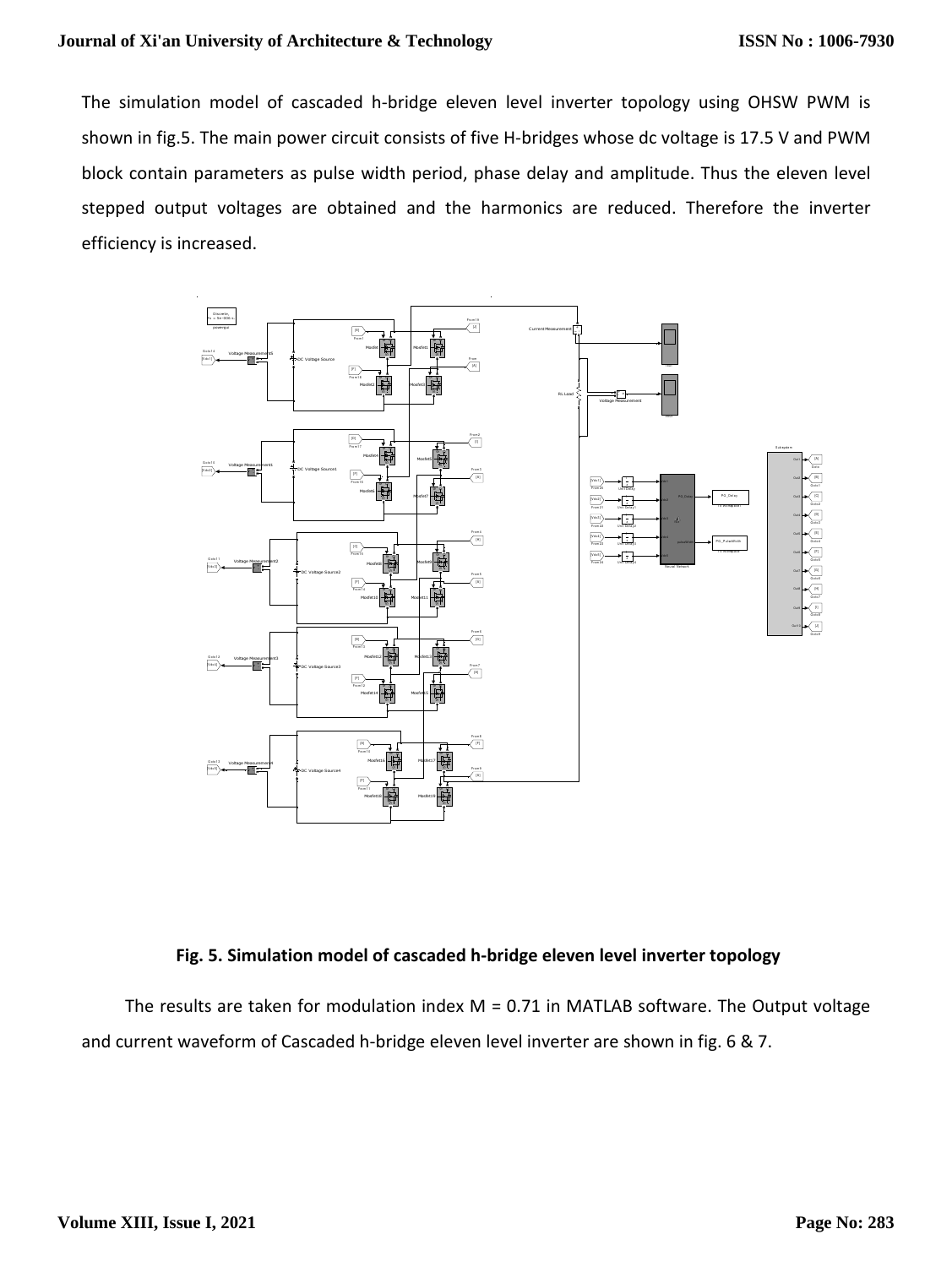

**Fig. 6. Output voltage waveform of Cascaded h-bridge eleven level inverter** 



**Fig. 7. Output current waveform of Cascaded h-bridge eleven level inverter** 

 THD is the summation of all harmonic components of the current or voltage waveform. The number of harmonics to be eliminated is equal to the number of switching angles - 1 are obtained.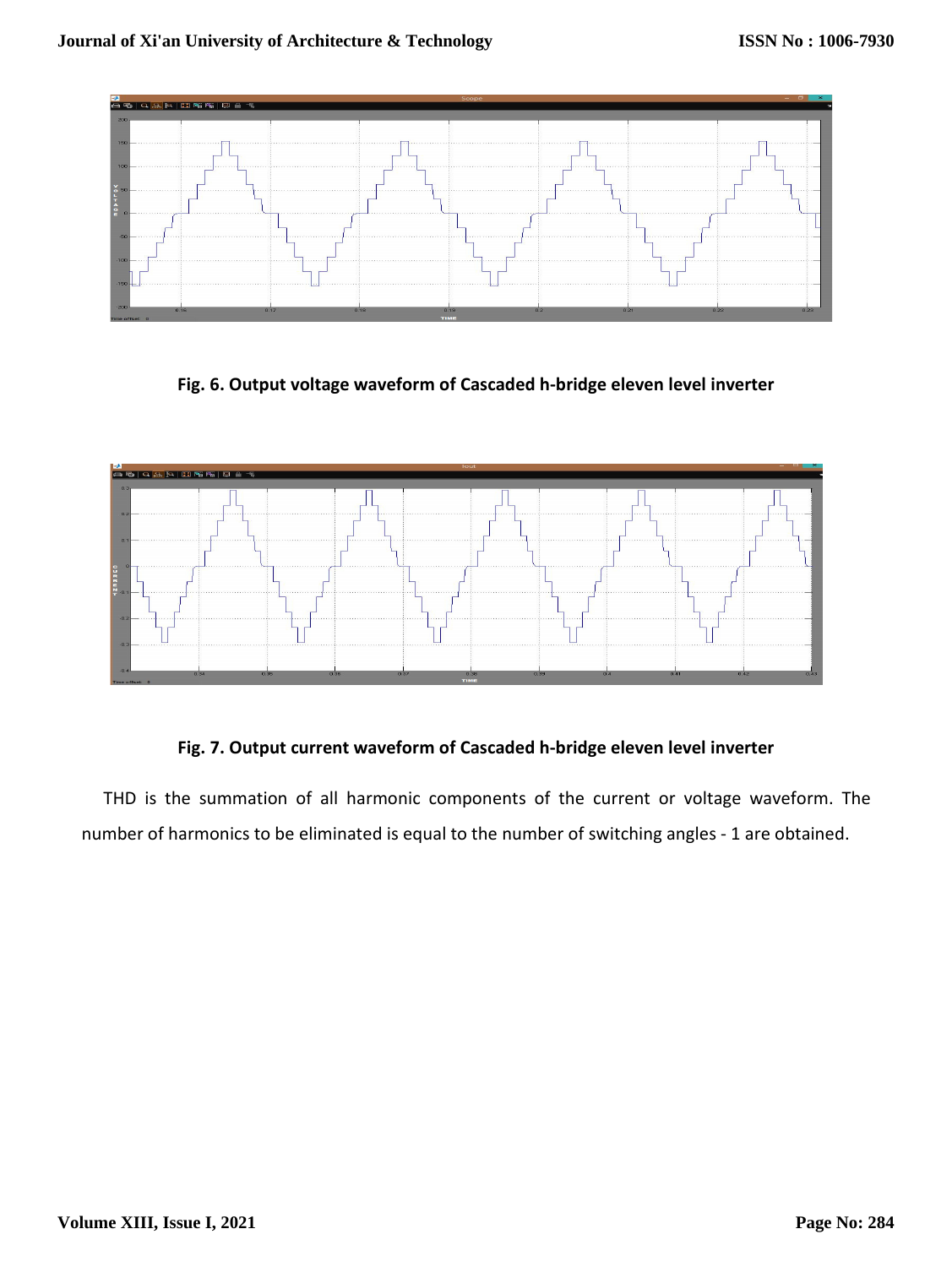

#### **Fig. 8. Harmonic spectrum of the inverter output voltage**

 From the harmonic spectrum of the inverter output current shown in fig.8, lower order harmonics such as 5th, 7th, 11th, and 13th magnitudes are very small. With reference to table 2, a comparison of THD of the output voltage is done for the proposed algorithm (PSO) and existing Genetic algorithm.

#### **Table 2**

# **Modulation Index M**  Switching angles in terms of radians **THD**(%)  $\theta_1$  **d**  $\theta_2$  **e**  $\theta_3$  **d**  $\theta_4$  **e**  $\theta_5$  **c PSO GA** 0.51 | 0.79 | 0.89 | 1.06 | 1.26 | 1.34 | 26.98 | 25.74  $0.63$   $0.60$   $0.66$   $0.87$   $1.03$   $1.12$   $24.02$   $25.86$  $0.67$   $0.44$   $0.56$   $0.75$   $0.98$   $1.08$   $23.24$   $24.12$  $0.71 \t\t 0.25 \t 0.42 \t 0.66 \t 0.94 \t 1.02 \t 21.92 \t 23.56$

### **Comparison of THD of the output voltage**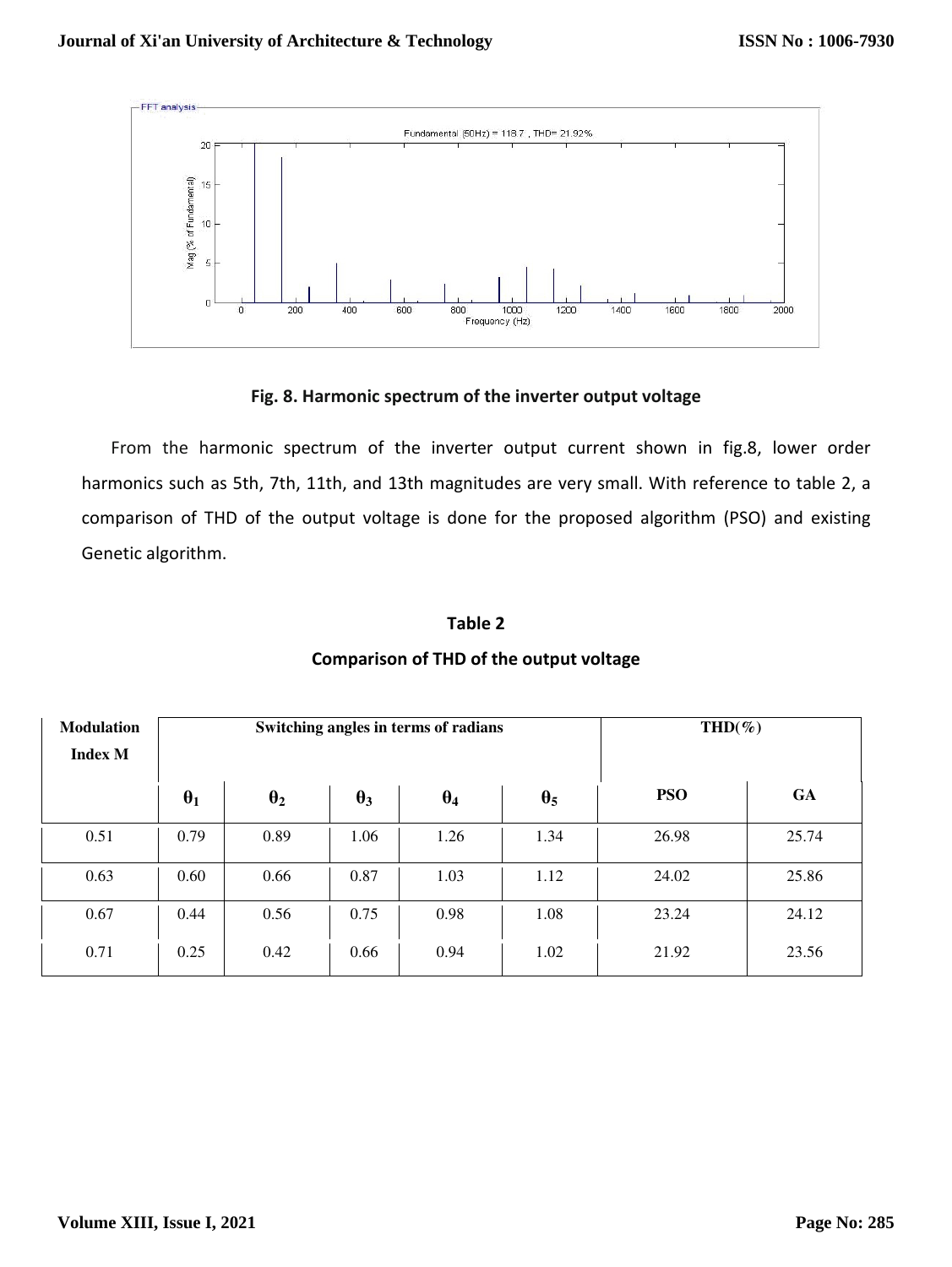#### **7. Conclusion**

 In this paper, minimization of lower order harmonics utilizing OHSW PWM methodology is explored. With the equally distributed output power, the power balance is kept up among the different sources, thus the switching angle estimation would not be influenced. Simulation results also represent the execution and viability of the proposed circuit for produces a high-quality output voltage waveform and harmonic components of output voltage and current are low when compared to the existing algorithm.

#### **References**

- [1] Carrasco JM, Franquelo LG, Bialasiewicz JT, Galvan E, PortilloGuisado RC, Prats MAM, Leon JI, Moreno-Alfonso N. Power-electronic systems for the grid integration of renewable energy sources: A survey. *IEEE Trans. Ind. Electron. 2006;* 53;1002–1016.
- [2] Agelidis VG, Baker DM, Lawrance WB, Nayar CV. A multilevel PWM inverter topology for photovoltaic applications. *Proc.IEEE ISIE*, Guimarães, Portugal. 1997; 589–594.
- [3] Kouro S, Rebolledo J, Rodriguez J. Reduced switching-frequency modulation algorithm for high-power multilevel inverters. *IEEE Trans.Ind. Electron.*2007; 54; 2894–2901.
- [4] Park SJ, Kang FS, Lee MH, Kim CU. A new single-phase five level PWM inverter employing a deadbeat control scheme. *IEEE Trans.Power Electron.*2003; 18; 831–843.
- [5] Tolbert LM, Habetler TG. Novel multilevel inverter carrier-based PWM method. *IEEE Trans. Ind. Appl.*1999; 35; 1098–1107.
- [6] Calais M, Borle LJ, Agelidis VG. Analysis of multicarrier PWM methods for a singlephasefive-level inverter. *Proc. 32nd Annu. IEEEPESC*.2001; 3; 1173– 1178.
- [7] Choi NS, Cho JG, ChoGH. A general circuit topology of multilevel inverter. *Proc. 22nd Annu. IEEE PESC*. 1991; 96–103.
- [8] Carrara G, Gardella S, Marchesoni M, Salutari R, Sciutto G. A new multilevel PWM method: A theoretical analysis. *IEEE Trans. Power Electron.*1992; 7 ; 497–505.
- [9] Nabae A, Akagi H. A new neutral-point clamped PWM inverter. *IEEE Trans. Ind. Appl.*1981; IA-17; 518–523.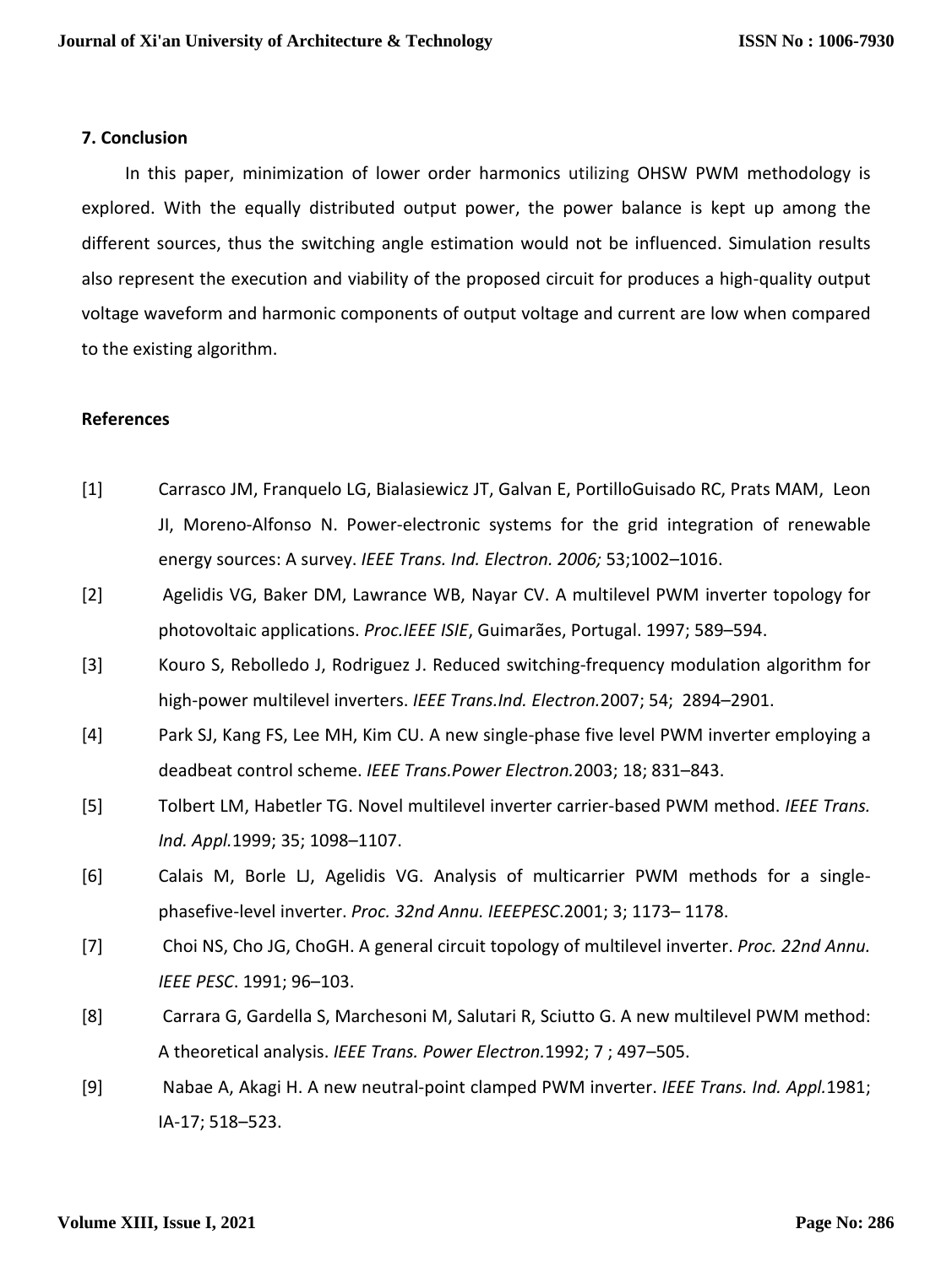- [10] Pou J, Pindado R, Boroyevich D. Voltage-balance limits in four level diode-clamped converters with passive front ends. *IEEE Trans. Ind.Electron.*2005; 52; 190–196.
- [11] Alepuz S, Busquets-Monge S, Bordonau J, Gago J, GonzalezD, Balcells J. Interfacing renewable energy sources to the utility grid using a three-level inverter. *IEEE Trans. Ind. Elec tron.*2006; 53; 1504–1511.
- [12] Meynard T, Foch H. Multi-level choppers for high voltage applications. *Eur. Power Elec tron. 1992;* 2; 45–50.
- [13] Kang DW, B.-K. Lee, J.-H. Jeon, T.-J. Kim, and D.-S. Hyun, "A symmetric carrier technique of CRPWM for voltage balance method of flying capacitor multilevel inverter," *IEEE Trans. Ind. Elec tron.*, vol. 52, no. 3, pp. 879–888, Jun. 2005.
- [14] Lin BR, Huang CH. Implementation of a three-phase capacitor clamped active power filter under unbalanced condition. *IEEE Trans. Ind. Electron.* 2006 ; 53 ; 1621–1630.
- [15] Marchesoni M, Mazzucchelli M, Tenconi S. A non-conventional power converter for plasma stabilization. *Proc. IEEE Power Electron.Spec. Conf.* 1988 ; 122–129.
- [16] Rodriguez J, Hammond P, Pontt J, Musalem R, Lezana P, Escobar M. Operation of a medium-voltage drive under faulty conditions. *IEEE Trans. Ind. Electron.*52 ; 1080– 1085.
- [17] Kou X, Corzine K, Wielebski M. Overdistortion operation of cascaded multilevel inverters. *IEEE Trans. Ind. Appl.* 2006; 42; 817–824.
- [18] Rodriguez J, Lai JS, Peng FZ. Multicarrier PWM strategies for multilevel inverters. *IEEE Trans. Ind. Electron.*2002; 49; 724–738.
- [19] Filho F, Cao Y, Tolbert LM. 11-level cascaded H-bridge grid-tied inverter interface with solar panels. *IEEE Proc. Applied Power Electronics Conference and Exposition (APEC)*. 2010; 968-972.
- [20] Townsend CD, Summers TJ, Betz RE. Control and modulation scheme for a cascaded Hbridge multi-level converter in large scale photovoltaic systems. *IEEE Proc. Energy Conversion Congress and Exposition (ECCE)*. 2012; 3707 – 3714.
- [21] Albert Alexander S, Manigandan Thathan. Optimal Harmonic Stepped Waveform Technique for Solar Fed Cascaded Multilevel Inverter. Journal of Electr Eng Technology. 2015; 10; 742-751.
- [22] Firouzkouhi. Control of Cascaded H-bridge Multilevel inverter based on optimum regulation of switching angles, with FPGA implementation. European journal of electrical